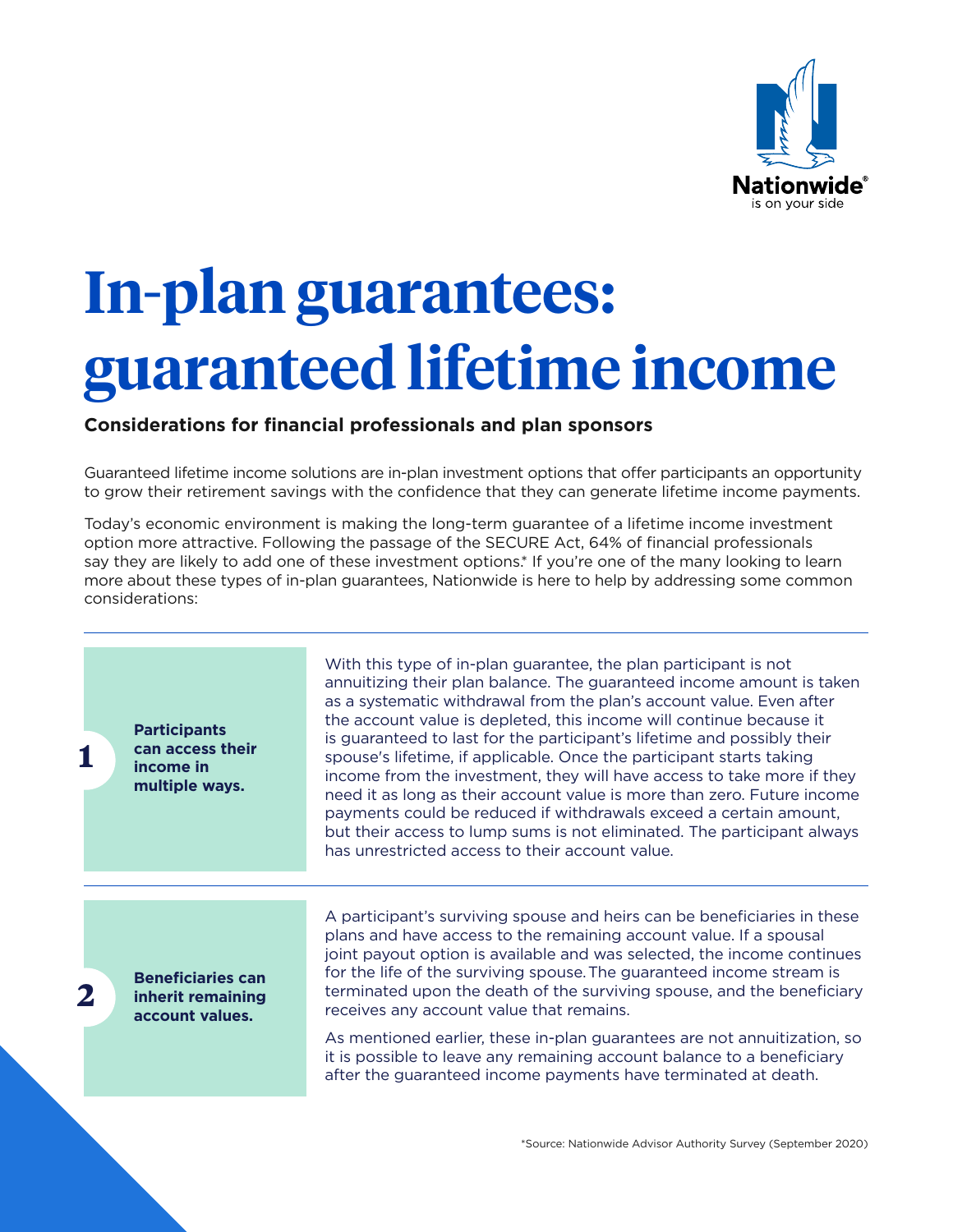| $\boldsymbol{3}$ | <b>Guaranteed</b><br>lifetime income<br>options offer a<br>simpler solution.                  | Many of these solutions are structured as a target date fund held within<br>a collective investment trust, which can be added to a retirement plan's<br>investment lineup. This offers a simplified experience compared with<br>some others in the individual annuity market, and can provide access<br>to growth potential while offering guaranteed lifetime income in one<br>simple investment option.                                                                                                                                                                                                      |
|------------------|-----------------------------------------------------------------------------------------------|----------------------------------------------------------------------------------------------------------------------------------------------------------------------------------------------------------------------------------------------------------------------------------------------------------------------------------------------------------------------------------------------------------------------------------------------------------------------------------------------------------------------------------------------------------------------------------------------------------------|
| 4                | <b>In-plan guarantees</b><br>typically cost<br>less than<br>some individual<br>annuities.     | Compared with what a participant may be used to seeing in their plan's<br>investment lineup, the fees for these investment options could be<br>higher. The overall cost, however, is typically lower than what an investor<br>may pay for individual annuity products with income guarantees.<br>And the benefits that the plan participant gets for the additional fee<br>are significant: guaranteed lifetime income in retirement that is not<br>dependent on market conditions.                                                                                                                            |
| 5                | <b>These investment</b><br>options are<br>designed to be<br>flexible.                         | With many of these solutions, there is no surrender fee or penalty<br>when a participant transfers their balance or withdraws money from<br>the investment. Participants can contribute through payroll deductions<br>or via transfer from other plan investment options. A guaranteed<br>investment option can sit beside other investment selections, giving<br>participants a diversified portfolio with potential for accumulation and<br>predictable income. It is important to note that if participants transfer<br>out of these investment options, they may lose their guaranteed<br>lifetime income. |
| 6                | <b>Balances may</b><br>be rolled over<br>into another<br>retirement plan.                     | Plan participants may be able to roll over their balance into another<br>retirement plan if it offers the same investment option, allowing them<br>to retain their income guarantee. An IRA product that offers an option<br>to retain an income guarantee may also be available. Any available IRA<br>investment vehicle may have different investments, fees and features.                                                                                                                                                                                                                                   |
| 7                | <b>Solutions are</b><br>designed to be<br>required minimum<br>distribution<br>(RMD)-friendly. | Many of these solutions are RMD-friendly, meaning that if an RMD<br>exceeds the participant's guaranteed income amount, the future<br>payments will not be lowered.                                                                                                                                                                                                                                                                                                                                                                                                                                            |

Guaranteed lifetime income solutions are designed for simplicity, flexibility and convenience, with the participants in mind — so they have potential for growth while having income guarantees that they cannot outlive.

> **For additional information and resources, contact your Nationwide representative.**